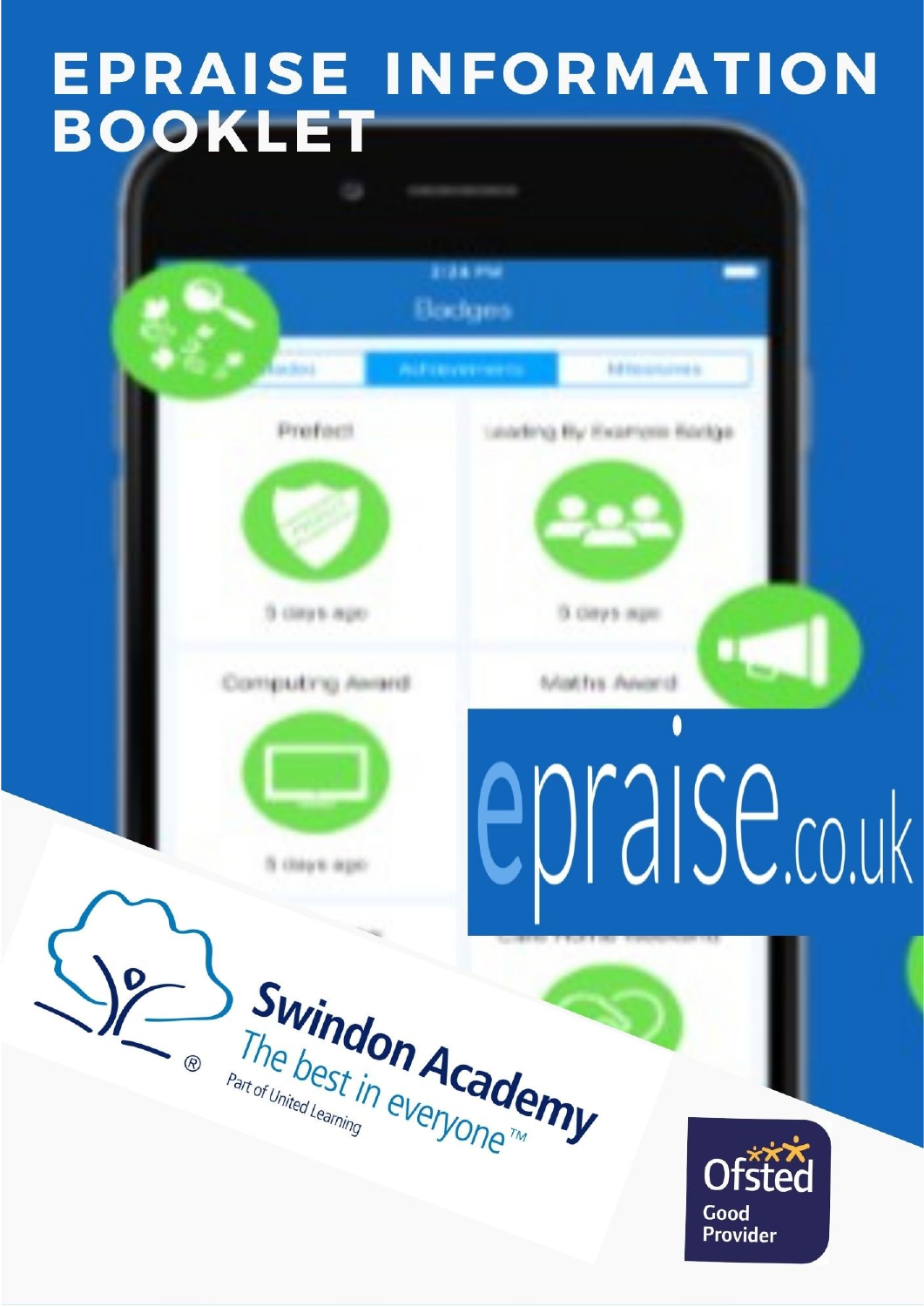#### **Epraise at Swindon Academy**

At Swindon Academy we use Epraise to help parents engage more with their children's education. This guide will explain how to get started and use some of the most popular tools available on Epraise.

From September 2020 we will be using Epraise as our main method of communicating with parents.



### **IT IS ESSENTIAL THAT PARENTS SIGN UP FOR EPRAISE**

# **Accessing Epraise — Via App**

To register on the iOS or Android App you can:

- 1. Download the app (just search for Epraise in your app store) and open it
- 2. Select Swindon Academy Secondary
- 3. Tap the 'Register' button
- 4. Enter the email address that has already been given to the school. **You must use the email address on our system.**
- 5. Tap the 'Request login code' button
- 6. Enter the login code sent via email and then Tap 'Login'



If your email address does not work, please contact Carly Jones on 01793 426966 or via email at: carly.jones@swindon-academy.org

#### **Accessing EPRAISE — Via App**

#### Go to [epraise.co.uk](https://www.epraise.co.uk/)

- 1. Click login
- 2. Select Swindon Academy Secondary
- 3. Select the Parent tab
- 4. Enter the email address you gave to the school (leave the password blank)
- 5. Click the Login/Register button
- 6. Follow the instructions in the email that is sent to you
- *7.* Once you have clicked the Login/Register button, you should receive an email that contains a link to create your Epraise password. *This link remains active for 24 hours so you will need to use it within that time or repeat the steps above to obtain a new email. Please check your junk email if you do not receive the email.*



If your email address does not work, please contact Carly Jones on 01793 426966 or via email at: carly.jones@swindon-academy.org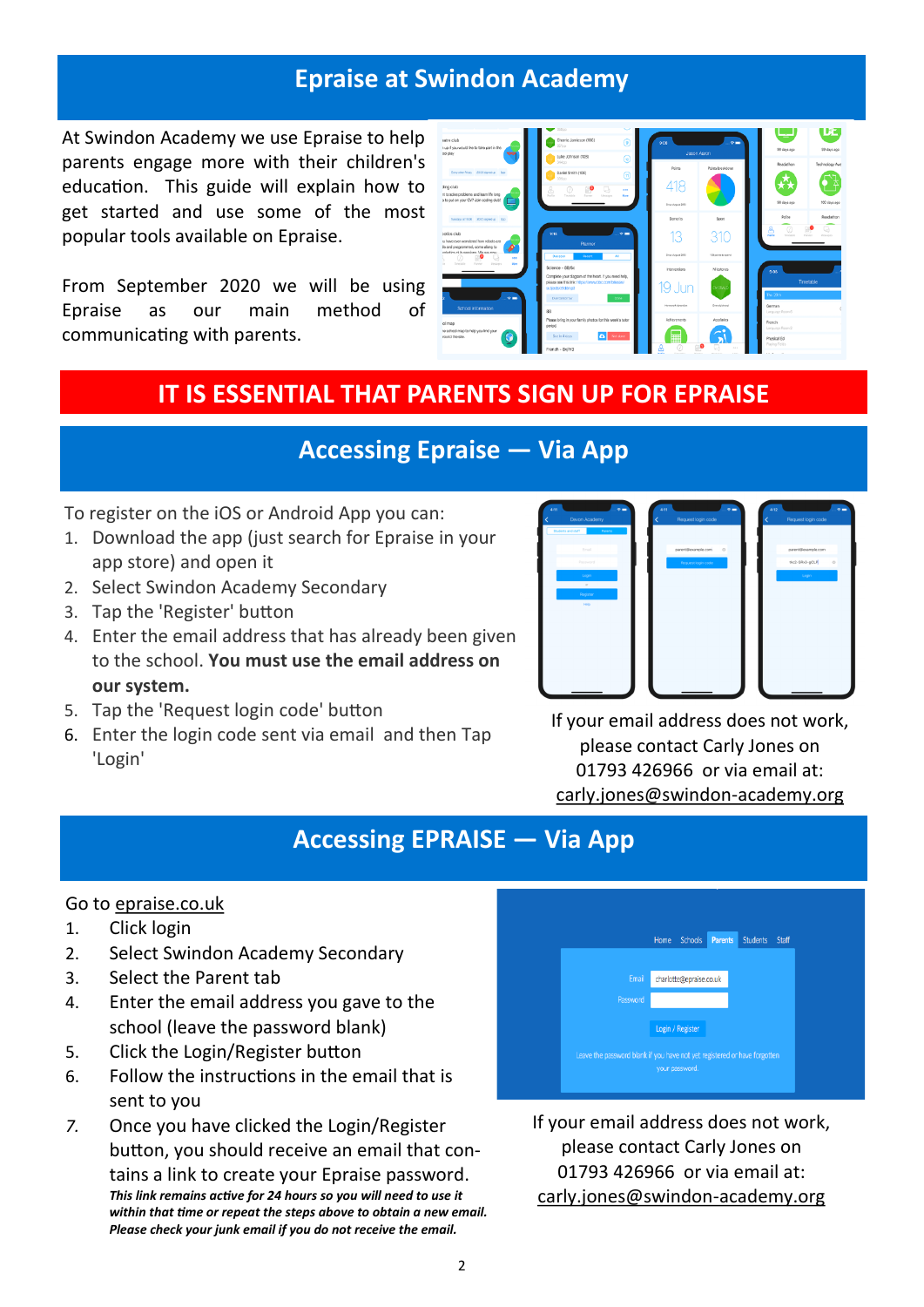#### **School Information on Epraise**

On the school information page, we will post links to useful documents such as the Parents' Handbook, Newsletters, parent letters etc.

We are going paperless in September so all letters will be posted on Epraise.

**You can find the school information under Home > School information on the Epraise website and under the More menu on the app.** 

| epraise<br>Home                                                                                | Me<br>My children | Community | <b>Rewards</b> | Help                                       |
|------------------------------------------------------------------------------------------------|-------------------|-----------|----------------|--------------------------------------------|
| School information                                                                             |                   |           |                |                                            |
| Parent<br>Handbook<br>Please use this to find<br>our Parent Information<br>Guide for 2020-2021 |                   |           |                |                                            |
|                                                                                                | Visit page        |           |                |                                            |
|                                                                                                |                   |           |                | @ 2009-2020 epraise.co.uk   Privacy policy |

#### **Parent Messages on Epraise**

| Messages                                                        |                                          |          | View New       |  |
|-----------------------------------------------------------------|------------------------------------------|----------|----------------|--|
| Active & recently complete<br>$\sim$<br>Show:                   |                                          |          |                |  |
|                                                                 |                                          |          |                |  |
| Missing Homework                                                |                                          |          | 19 seconds ago |  |
| Miss K Burrows   Willow Samuels (7A)                            |                                          |          |                |  |
| <b>Revision session</b><br>Mrs M Anderson   Willow Samuels (7A) |                                          |          | 2 minutes ago  |  |
| <b>Book Cub</b>                                                 |                                          |          | 14 minutes ago |  |
| Willow Samuels (7A) Mrs S Andrews                               |                                          |          |                |  |
| Science Field Trip                                              |                                          |          | 1 hour ago     |  |
| Mrs S Andrews 8A/Ps 7A/Sc 8D/Sc 8C/Sc                           |                                          |          |                |  |
|                                                                 | Status: Unread<br>Not responded to       | Complete |                |  |
|                                                                 | Key:<br>Students Teachers Parents<br>You |          |                |  |

As well as sending positive and general messages to parents via Epraise, **we will use Epraise messages to let you know about any detentions your child receives and/or if they are placed in the RZONE.**

On the Epraise website, you can find your messages under Me > Messages. On the App there is a dedicated messages tab.

Messages allow you to send and receive messages from/to your child's/children's teacher so you can keep up to date with any communication. To create a new message select the New button at the top right. Once you have selected your child, you should see a list of all their teachers. Note that messages sent by the school to multiple parents cannot be responded to and are moved to the 'completed' section once you have read them.



# **Your Child's Profile on Epraise**

On the Epraise website, you can view your child/ children's profiles under the My Children tab. On the app, they are listed as tabs on the main screen. Here you can see how your child is doing in school, in areas such as achievement, behaviour, interventions attendance etc.